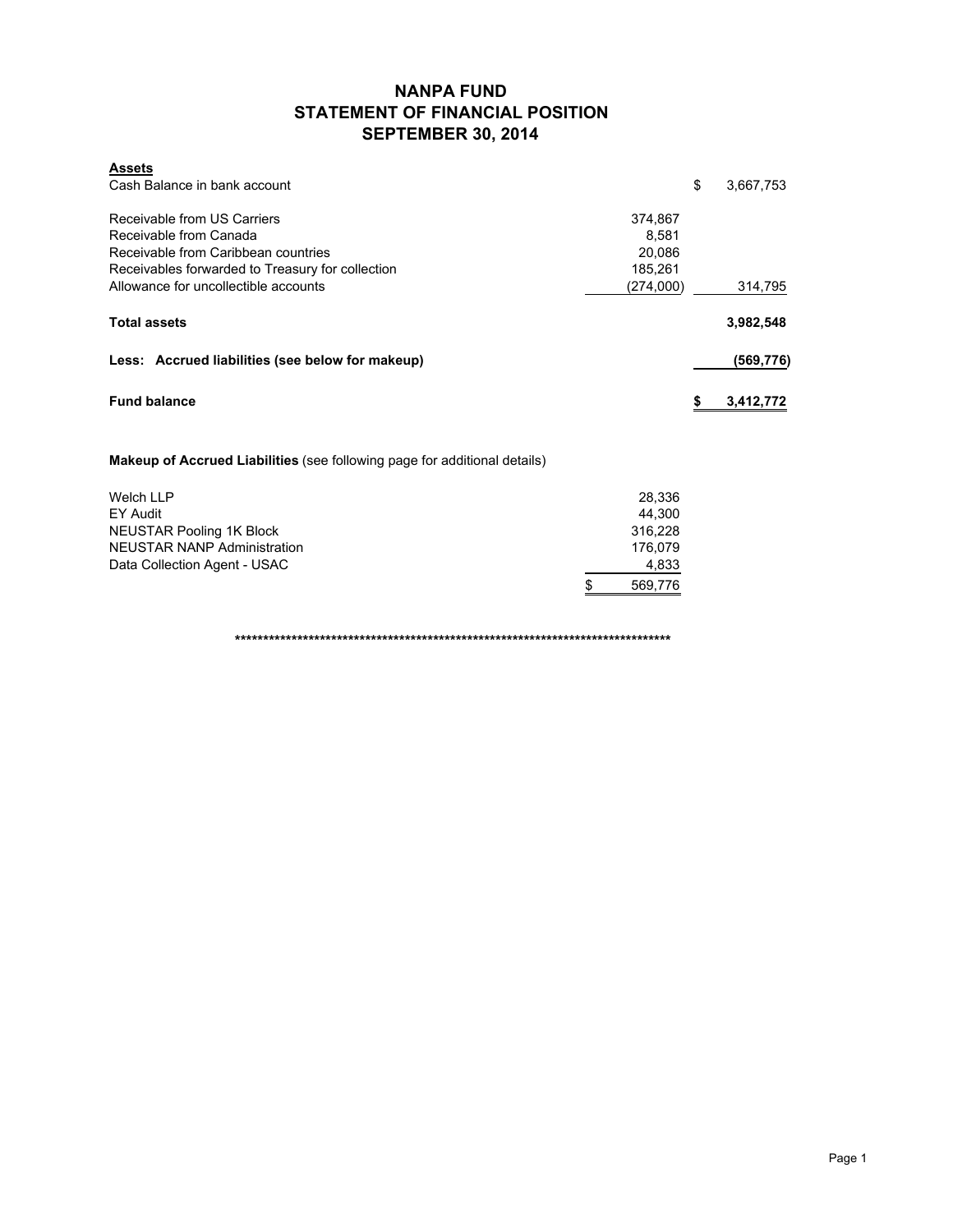#### **NANPA FUND FORECASTED STATEMENT OF CHANGES IN FUND BALANCE JULY 2014 TO JUNE 2015**

|                                                                     |            | Actual                 |                        | <b>Budget</b>            |                           |                        |                        |                        |                      |                          |                      |                      | Variance between<br>forecasted results and |                      |                        |                      |
|---------------------------------------------------------------------|------------|------------------------|------------------------|--------------------------|---------------------------|------------------------|------------------------|------------------------|----------------------|--------------------------|----------------------|----------------------|--------------------------------------------|----------------------|------------------------|----------------------|
|                                                                     |            | <b>Jul-14</b>          | Aug-14                 | Sep-14                   | Oct-14                    | <b>Nov-14</b>          | Dec-14                 | $Jan-15$               | Feb-15               | <b>Mar-15</b>            | Apr-15               | Mav-15               | <b>Jun-15</b>                              | <b>Total</b>         | <b>Budget</b>          | budget at June 30/14 |
| Revenue                                                             |            |                        |                        |                          |                           |                        |                        |                        |                      |                          |                      |                      |                                            |                      |                        |                      |
| <b>International Contributions</b><br>Canada<br>Caribbean countries | (1)<br>(1) | 17.162<br>21.432       | 8,581<br>$\sim$        | 8,581<br>$\sim$          | 8,581<br>$\sim$ 100 $\mu$ | 8,581<br>$\sim$        | 8,581<br>$\sim 100$    | 8,581<br>$\sim$        | 8,580<br>$\sim$ $-$  | 8,580<br><b>Contract</b> | 8,580<br>$\sim$ $-$  | 8,580<br>$\sim$      | $\sim$                                     | 102,968<br>21.432    | 102,968<br>21.432      | $\sim$ $ \sim$       |
| <b>Total International Contributions</b>                            |            | 38,594                 | 8,581                  | 8,581                    | 8,581                     | 8,581                  | 8,581                  | 8,581                  | 8,580                | 8,580                    | 8,580                | 8,580                | $\sim$                                     | 124,400              | 124,400                |                      |
| Domestic Contributions - US carriers                                | (1)        | 4,170,366              | 259,113                | 252,273                  | 263,293                   | 263,293                | 263,293                | 263,293                | 263,293              | 263,293                  | 263,293              | 263,293              |                                            | 6,788,096            | 6,721,854              | 66,242               |
| Late filing fees for Form 499A                                      | (2)        | 500)                   | 600)                   | 2,500                    |                           |                        |                        |                        |                      |                          |                      |                      | 90,000                                     | 86,400               | 90,000                 | 3,600                |
| Interest income                                                     | (3)        | 232                    | 551                    | 717                      | 584                       | 583                    | 583                    | 583                    | 583                  | 583                      | 583                  | 583                  | 583                                        | 6.748                | 7.000                  | 252                  |
| <b>Total revenue</b>                                                |            | 4.208.692              | 267.645                | 259.071                  | 272.458                   | 272.457                | 272.457                | 272.457                | 272.456              | 272,456                  | 272.456              | 272.456              | 90,583                                     | 7.005.644            | 6,943,254              | 62,390               |
| <b>Expenses</b><br><b>NANPA Administration</b>                      | (4)        | 176,680                | 177,091                | 176,079                  | 177,879                   | 177,879                | 177,879                | 177,879                | 177,879              | 177,879                  | 177,879              | 177,879              | 177,879                                    | 2,130,761            | 2,134,548 (            | 3,787                |
| 1K Block Pooling<br>Automated systems development (CLIN1)           | (5)<br>(6) | 225,254<br>75,000      | 238,478<br>75,000      | 241,228<br>75,000        | 238,505<br>75,000         | 238,505<br>75,000      | 238,505<br>62,281      | 238,505<br>$\sim$      | 238,506<br>$\sim$    | 238,506<br>$\sim$        | 238,506<br>$\sim$    | 238,506<br>$\sim$    | 238,506<br>$\sim$                          | 2,851,510<br>437,281 | 2,862,065 (<br>437,281 | 10,555               |
| <b>Billing and Collection</b><br>Welch LLP<br>Data Collection Agent | (7)<br>(8) | 28,336<br>3,724        | 28,336<br>4,572        | 28,336<br>4,595          | 28,336<br>4,833           | 28,336<br>4,833        | 28,336<br>4,833        | 28,336<br>4,833        | 28,336<br>4,833      | 28,336<br>4,834          | 28,336<br>4,834      | 28,336<br>4,834      | 28,336<br>4,834                            | 340,032<br>56,392    | 340,032<br>58,000 (    | 1,608)               |
| <b>Annual Operations Audit</b>                                      | (9)        | $\sim$                 | $\sim$                 | 44,300                   | $\sim$                    | $\sim$                 | $\sim$                 | $\sim$                 | $\sim$               | $\sim$                   | $\sim$               |                      | $\sim$                                     | 44,300               | 44,000                 | 300                  |
| <b>Bank Charges</b>                                                 | (10)       | 2.706                  | 5.828                  | 4.961                    | 3.917                     | 3.917                  | 3.917                  | 3.917                  | 3.917                | 3.916                    | 3.916                | 3.916                | 3.916                                      | 48,744               | 47,000                 | 1,744                |
| <b>Carrier Audits</b>                                               | (11)       | $\sim$                 | $\sim$                 | $\overline{\phantom{a}}$ | $\sim$                    |                        | $\sim$                 |                        | 300,000              | $\sim$                   | $\sim$               |                      | $\sim$                                     | 300,000              | 300,000                |                      |
| Bad debt expense                                                    | (12)       | 3.000                  | 22,500)                | 7,500                    | 3,334                     | 3,333                  | 3,333                  | 3,333                  | 3,333                | 3,333                    | 3,333                | 3,333                | 3,333                                      | 11.998               | 40,000                 | 28,002               |
| <b>Total expenses</b>                                               |            | 508,700                | 506,805                | 581,999                  | 531,804                   | 531,803                | 519.084                | 456,803                | 756,804              | 456.804                  | 456.804              | 456,804              | 456.804                                    | 6,221,018            | 6,262,926              | (41,908)             |
| Net revenue (expenses)                                              |            | 3,699,992              | 239,160)               | 322,928)                 | 259,346)                  | 259,346) (             | 246,627)               | 184,346) (             | 484,348)             | 184,348)                 | 184,348)             | 184,348)             | 366,221)                                   | 784,626              | 680,328                | 104,298              |
| <b>Opening fund balance</b>                                         |            | 274.868                | 3,974,860              | 3,735,700                | 3,412,772                 | 3,153,426              | 2,894,080              | 2,647,453              | 2,463,107            | 1,978,759                | 1,794,411            | 1,610,063            | 1,425,715                                  | 274,868              | 319,672                | 44,804               |
| <b>Closing fund balance</b>                                         |            | 3.974.860              | 3,735,700              | 3.412.772                | 3,153,426                 | 2.894.080              | 2,647,453              | 2,463,107              | 1.978.759            | 1.794.411                | 1.610.063            | 1,425,715            | 1.059.494                                  | 1,059,494            | 1,000,000              | 59,494               |
| Fund balance makeup:<br>Contingency                                 |            | 1,000,000              | 1,000,000              | 1,000,000                | 1,000,000                 | 1,000,000              | 1,000,000              | 1,000,000              | 1,000,000            | 1,000,000                | 1,000,000            | 1,000,000            | 1,000,000                                  | 1,000,000            | 1,000,000              |                      |
| Surplus                                                             |            | 2,974,860<br>3.974.860 | 2,735,700<br>3,735,700 | 2,412,772<br>3,412,772   | 2,153,426<br>3,153,426    | 1,894,080<br>2.894.080 | 1,647,453<br>2.647.453 | 1,463,107<br>2,463,107 | 978,759<br>1,978,759 | 794,411<br>1,794,411     | 610,063<br>1.610.063 | 425,715<br>1.425.715 | 59,494<br>1.059.494                        | 59,494<br>1.059.494  | 1.000.000              |                      |

**(1)** The US carrier contributions for the period from July 2014 to June 2015 and the International contributions are based upon actual billings.

(2) These fees represent the \$100 late filing fee charged to those companies that do not file the Form 499A by the due date.

**(3)** Interest income projections are estimates

**(4)** The cost for NANP Administration is based on the contract awarded in 2013. The contract expires in July 2017.

(5) The cost for 1K Block Pooling Administration is based on a four-year contract expiring July 14, 2017 with a six-month transition period to January 14, 2018.

**(6)** The cost for Pooling Administration Automated Systems Development is \$1,337,281. The cost was spread out over the period from July 2013 to December 2014.

**(7)** The cost of B&C Agent is based on the interim contract with Welch LLP in force until December 2014.

(8) The expense for the Data Collection Agent is based on an estimate of costs by USAC for the 2014 calendar year.

(9) The estimate for the annual operations audit performed by Ernst & Young LLP is based on the cost of the prior year's audit.

**(10)** Bank fees are an expense to the Fund.

**(11)** The budget allowed \$300,000 for carrier audits.

(10) The allowance covers all accounts considered potentially uncollectible at September 30, 2014.

#### **Assumptions: Reconciliation of forecast at June 30, 2015 to budget**

| Budgeted fund balance at June 30/15 - contingency                                                        | 1,000,000 |
|----------------------------------------------------------------------------------------------------------|-----------|
| Decrease in fund balance between budget period (December 2013) and June 2014                             | (44, 804) |
| Additional billings over estimate from budget                                                            | 66,242    |
| Late filing fees (reversal) for Form 499A                                                                | (3,600)   |
| Underestimate of interest earned to date compared to budget                                              | (252)     |
| NANP Admin - difference between budget and actual contract awarded due to variable travel<br>costs       | 3,787     |
| NANP Admin - change orders issued                                                                        |           |
| Additional billings from B & C Agent due to renewal of contract                                          |           |
| Data Collection fees - Adjustment to actual from budget                                                  | 1,608     |
| Bad debts - Adjustment to actual from budget                                                             | 28,002    |
| IK Block Pooling - difference between budget and actual contract awarded due to variable<br>travel costs | 10,555    |
| Pooling change orders                                                                                    |           |
| Carrier audits that will not be performed                                                                |           |
| Operations Audit - Adjustment to actual from budget                                                      | (300)     |
| Bank fees - Adjustment to actual from budget                                                             | (1, 744)  |
| Forecasted fund balance at June 30/15                                                                    | 1.059.494 |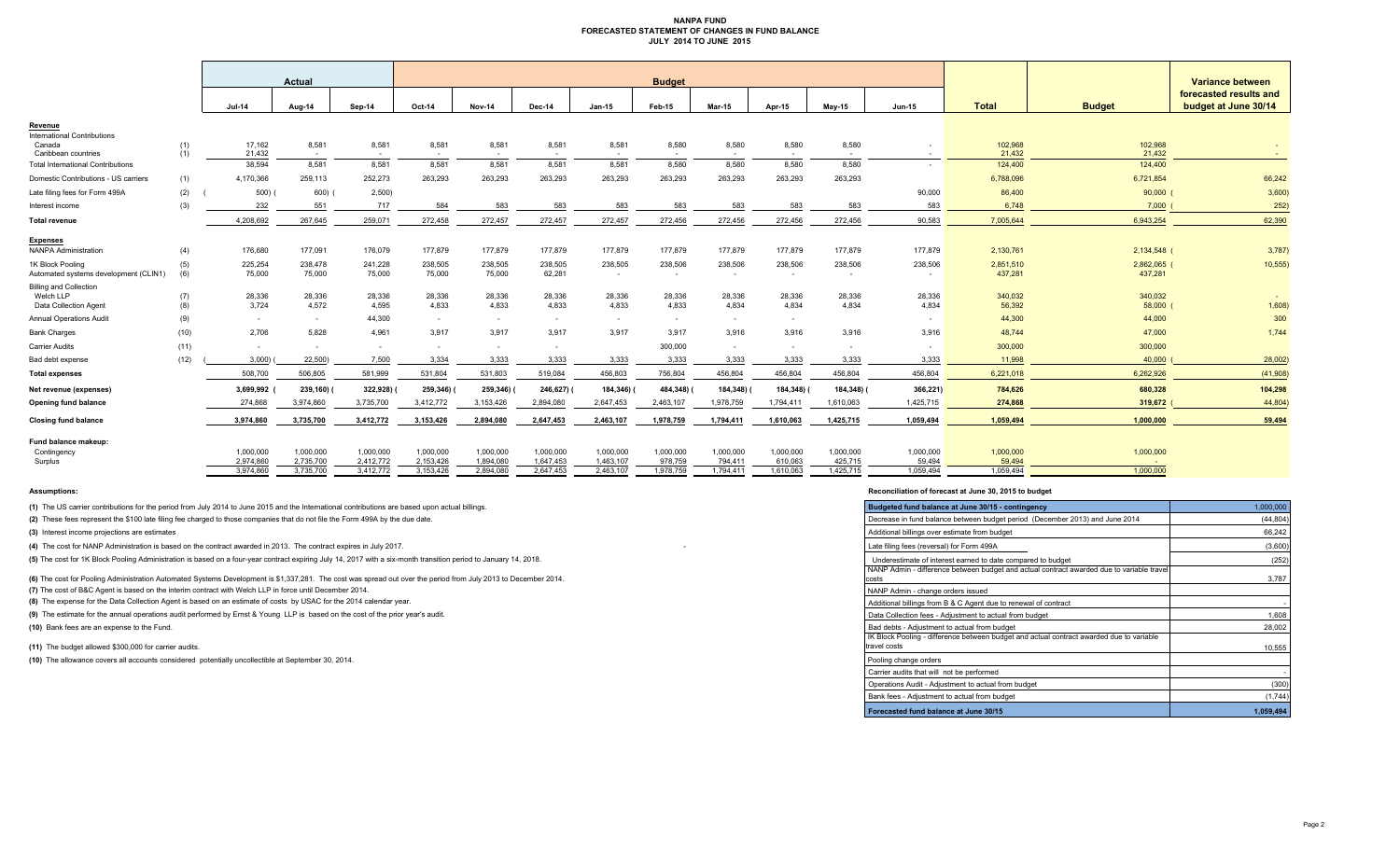#### **CURRENT AND FORECASTED LIABILITIES**

|                                                                                     |              |               | Current |         |         |         |         |         |               |
|-------------------------------------------------------------------------------------|--------------|---------------|---------|---------|---------|---------|---------|---------|---------------|
|                                                                                     |              |               | Sep-14  | Oct-14  | Nov-14  | Dec-14  | Jan-15  | Feb-15  | <b>Mar-15</b> |
| <b>NEUSTAR - NANPA Administration contract</b>                                      |              |               | 176,079 | 177,879 | 177,879 | 177,879 | 177,879 | 177,879 | 177,879       |
| - Payment authorized by the FCC in September<br>August 2014                         | 177,091      |               |         |         |         |         |         |         |               |
| - Authorization by the FCC has not been received for payment                        |              |               |         |         |         |         |         |         |               |
| September 2014                                                                      |              | 176,079<br>\$ |         |         |         |         |         |         |               |
| <b>NEUSTAR - Block Pooling and CLIN</b>                                             |              |               | 316,228 | 313,505 | 313,505 | 300,786 | 238,505 | 238,506 | 238,506       |
| - Payment authorized by the FCC in September<br>August 2014                         | 313,478      |               |         |         |         |         |         |         |               |
| - Authorization by the FCC has not been received for payment<br>September 2014      |              | 316,228<br>\$ |         |         |         |         |         |         |               |
| Welch LLP - Billing & Collection Agent                                              |              |               | 28,336  | 28,336  | 28,336  | 28,336  | 28,336  | 28,336  | 28,336        |
| - Payment authorized by the FCC in September                                        |              |               |         |         |         |         |         |         |               |
| August 2014                                                                         | 28,336<br>\$ |               |         |         |         |         |         |         |               |
| - Authorization by the FCC has not been received for payment<br>September 2014      |              | 28,336<br>\$  |         |         |         |         |         |         |               |
| <b>USAC - Data Collection Agent</b><br>- Payment authorized by the FCC in September |              |               | 4,833   | 4,833   | 4,833   | 4,833   | 4,833   | 4,833   | 4,833         |
| August 2014                                                                         | \$<br>4,595  |               |         |         |         |         |         |         |               |
| - Authorization by the FCC has not been received for payment<br>September 2014      |              | 4,833<br>S    |         |         |         |         |         |         |               |
| <b>Carrier audits</b>                                                               |              |               |         |         |         |         |         | 300,000 |               |
| Ernst & Young LLP- Annual operations audit                                          |              |               | 44,300  |         |         |         |         |         |               |
| <b>Bank Fees</b>                                                                    |              |               |         | 3,917   | 3,917   | 3,917   | 3,917   | 3,917   | 3,917         |
| <b>Total</b>                                                                        |              |               | 569,776 | 528,470 | 528,470 | 515,751 | 453,470 | 753,471 | 453,471       |